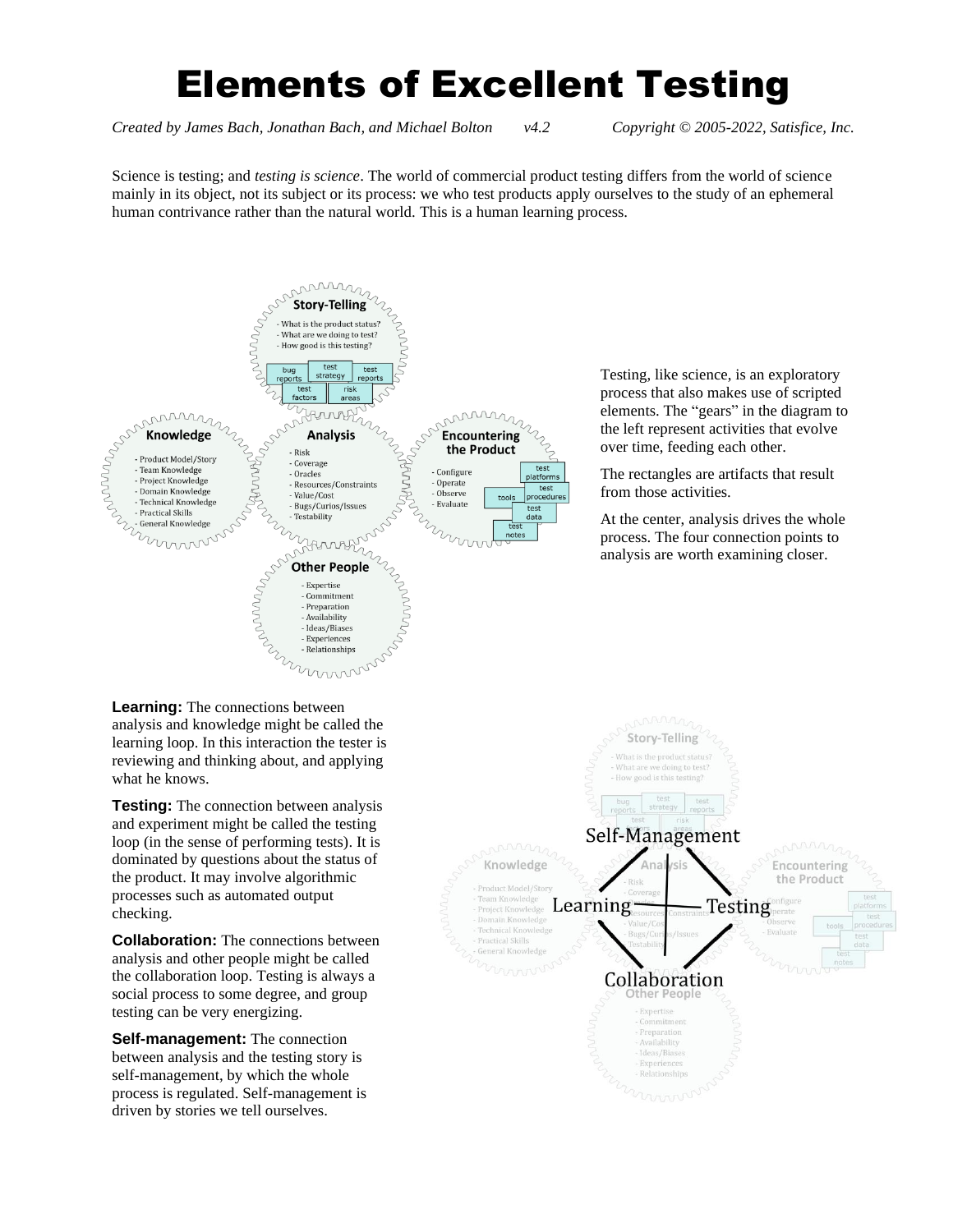# **Evolving Work Products**

As testing proceeds, look for any of the following to be created, refined, and possibly documented during the process.

| Test Ideas. Any idea or part of an idea, written or unwritten, that may guide the performance of a<br>test or check.                                                                                                                                                                              |
|---------------------------------------------------------------------------------------------------------------------------------------------------------------------------------------------------------------------------------------------------------------------------------------------------|
| <b>Output Checks.</b> Mechanized or mechanizable processes for gathering product observations and<br>evaluating them. A test is always human-guided, whereas a check, by definition, can be completely<br>automated. A test often includes one or more checks, but a check cannot include a test. |
| <b>Testability Ideas.</b> How can the product be made easier to test?                                                                                                                                                                                                                             |
| Test Results. We may need to maintain or update test results as a baseline or historical record.                                                                                                                                                                                                  |
| <b>Bug Reports.</b> Reports regarding anything about the <i>product</i> that threatens its value.                                                                                                                                                                                                 |
| <b>Issue Reports.</b> Reports regarding anything about the <i>project</i> that threatens its value.                                                                                                                                                                                               |
| Test Conditions (Product Coverage Outline). A test condition is anything about the product<br>we might want to examine with a test. A <i>product coverage outline</i> is an outline, list or table of<br>interesting test conditions.                                                             |
| <b>Product Risks.</b> Any potential areas of bugginess or types of bug.                                                                                                                                                                                                                           |
| Test Data. Any data available for use in testing.                                                                                                                                                                                                                                                 |
| <b>Test Tools.</b> Any tools acquired or developed to aid testing (includes automated output checks).                                                                                                                                                                                             |
| Test Strategy. The set of ideas that guide our test design.                                                                                                                                                                                                                                       |
| Test Infrastructure and Lab Procedures. General practices, protocols, controls, and systems<br>that provide a basis for excellent testing.                                                                                                                                                        |
| Test Estimation. Ideas about what we need and how much time we need and what obstacles<br>might be in our way.                                                                                                                                                                                    |
| <b>Testing Story.</b> What we know about our testing, so far.                                                                                                                                                                                                                                     |
| Product Story. What we know about the status of the product, so far.                                                                                                                                                                                                                              |
| Test Process Assessment. Our own assessment of the quality of our test process.                                                                                                                                                                                                                   |
| Tester and Team. The tester and the team evolves over the course of the project.                                                                                                                                                                                                                  |
| <b>Technical and Domain Knowledge.</b> Our knowledge about how the product works and how it is<br>used.                                                                                                                                                                                           |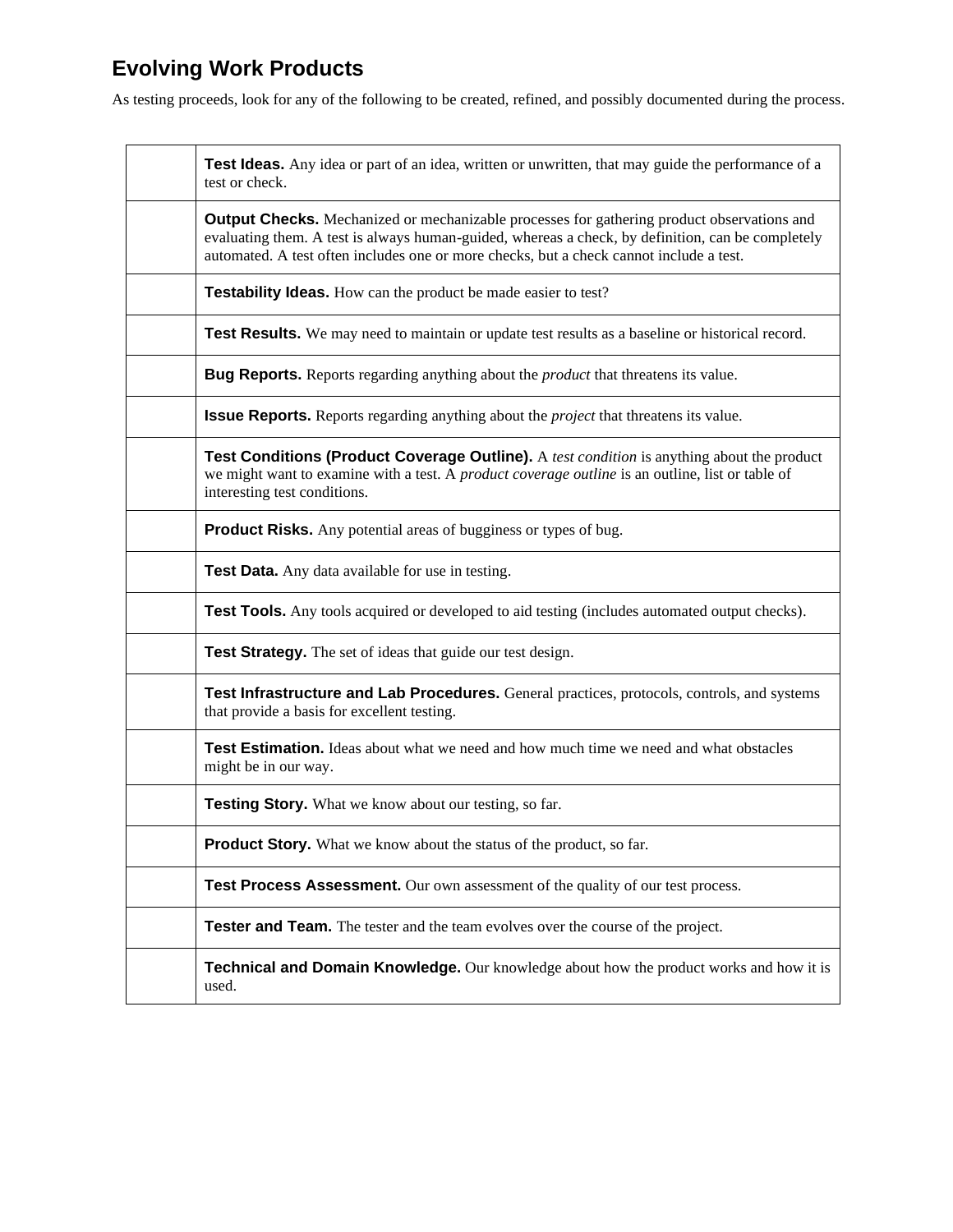# **Testing Skills and Tactics**

These are the skills (or tactics that involve skill) needed for professional and cost effective product testing. Each is distinctly observable and learnable, and each is necessary for excellent exploratory work.

#### *Self-Management Skills and Tactics*

| <b>Chartering your work.</b> Making decisions about what you will work on and how you will work. Deciding<br>the testing story you want to manifest; knowing your client's needs, the problems you must solve, and<br>assuring that your work is on target.        |
|--------------------------------------------------------------------------------------------------------------------------------------------------------------------------------------------------------------------------------------------------------------------|
| <b>Establishing procedures and protocols.</b> Designing ways of working that allow you to manage your<br>study productively. This also means becoming aware of critical patterns, habits, and behaviors that may be<br>intuitive and bringing them under control.  |
| <b>Establishing the conditions you need to succeed.</b> Wherever feasible and to the extent feasible,<br>establish control over the surrounding environment such that your tests and observations will not be disturbed<br>by extraneous and uncontrolled factors. |
| <b>Self-care.</b> Monitoring your emotional, physical, and mental states as they influence your testing; taking<br>effective action to manage your energy and maintain a positive outlook; self-forgiveness.                                                       |
| Self-criticism. Finding problems in your work and correcting them; awareness and acknowledgement of<br>your strengths and weaknesses as a tester.                                                                                                                  |
| Test status evaluation. Maintaining an awareness of problems, obstacles, limitations and biases in your<br>testing; understanding the cost vs. value of the work; constructing the testing story.                                                                  |
| Ethics. Understanding your ethical code and fulfilling your responsibilities under it as you work.                                                                                                                                                                 |
| Branching your work and backtracking. Allowing yourself to be productively distracted from a course<br>of action to explore an unanticipated new idea; identifying opportunities and pursuing them without losing<br>track of your process.                        |
| <b>Focusing your work.</b> Isolating and controlling factors to be studied; repeating experiments; limiting<br>change; precise observation; defining and documenting procedures; optimizing effort; using focusing<br>heuristics.                                  |
| <b>De-focusing your work.</b> Expanding the scope of your study; diversifying your work; changing many<br>factors at once; broad observation; trying new procedures; using defocusing heuristics.                                                                  |
| Alternating activities to improve productivity. Switching among complementary activities or<br>perspectives to create or relieve productive tension and make faster progress. See Exploratory Testing<br>Polarities.                                               |
| Maintaining useful and concise records. Preserving information about your process, progress, and<br>findings.                                                                                                                                                      |
| <b>Knowing when to stop.</b> Selecting and applying stopping heuristics to determine when you have achieved<br>good enough progress and results, or when your exploration is no longer worthwhile.                                                                 |
| <b>Developing and maintaining credibility.</b> No one will listen to you if they think what you say is not<br>interesting or important. Remember, a tester has very little visible work, so your reputation is paramount.                                          |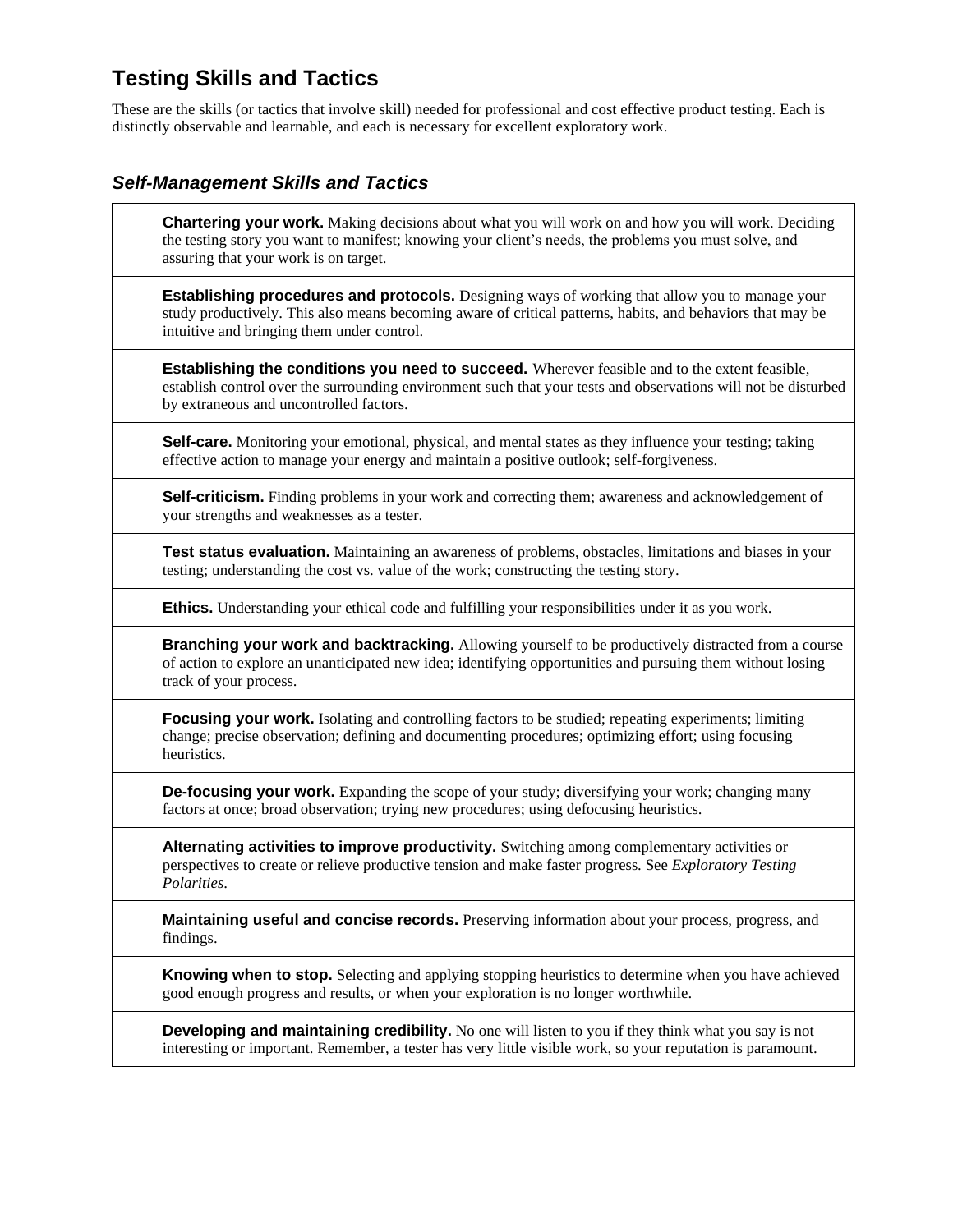### *Collaboration Skills and Tactics*

| Getting to know people. Meeting and learning about the people around you who might be helpful, or<br>whom you might help; developing a collegial network within your project and beyond.        |
|-------------------------------------------------------------------------------------------------------------------------------------------------------------------------------------------------|
| <b>Conversation.</b> Talking through and elaborating ideas with other people.                                                                                                                   |
| <b>Serving other testers.</b> Performing services that support other testers on their own terms.                                                                                                |
| <b>Guiding other testers.</b> Supervising testers who support your explorations; coaching testers.                                                                                              |
| <b>Asking for help.</b> Articulating your needs; negotiating for assistance.                                                                                                                    |
| <b>Role visiting.</b> Where feasible and applicable, spending time performing non-testing roles that may give you<br>perspective or practice that makes you a better tester.                    |
| Telling the story of your testing. Making a credible, professional report of your work to your clients in<br>oral and written form that explains and justifies what you did.                    |
| <b>Telling the product story.</b> Making a credible, relevant account of the status of the product you are<br>studying, including bugs found. This is the ultimate goal for most test projects. |

### *Learning Skills and Tactics*

| Discovering and developing resources. Obtaining information or facilities to support your effort.<br>Exploring those resources.                                                                                                                                                                                                                          |
|----------------------------------------------------------------------------------------------------------------------------------------------------------------------------------------------------------------------------------------------------------------------------------------------------------------------------------------------------------|
| <b>Using the Web.</b> Of course, there are many ways to perform research on the Internet. But, acquiring the<br>technical information you need often begins with Google or Wikipedia.                                                                                                                                                                    |
| <b>Considering history.</b> Reviewing what's been done before and mining that resource for better ideas.                                                                                                                                                                                                                                                 |
| Reading and analyzing documents. Reading carefully and analyzing the logic and ideas within<br>documents that pertain to your subject.                                                                                                                                                                                                                   |
| <b>Interviewing.</b> Identifying missing information, conceiving of questions, and asking questions in a way that<br>elicits the information you seek.                                                                                                                                                                                                   |
| <b>Pursuing an inquiry.</b> A line of inquiry is a structure that organizes reading, questioning, conversation,<br>testing, or any other information gathering tactic. It is investigation oriented around a <i>specific</i> goal. Many<br>lines of inquiry may be served during exploration. This is, in a sense, the opposite of practicing curiosity. |
| Indulging curiosity. Curiosity is investigation oriented around this <i>general</i> goal: to learn something that<br>might be useful, at some later time. This is, in a sense, the opposite of pursuing a line of inquiry.                                                                                                                               |
| Generating and elaborating a requisite variety of ideas. Working quickly in a manner good enough<br>for the circumstances. Revisiting the solution later to extend, refine, refactor or correct it.                                                                                                                                                      |
| <b>Overproducing ideas for better selection.</b> Producing many different speculative ideas and making<br>speculative experiments, more than you can elaborate upon in the time you have. Examples are<br>brainstorming, trial and error, genetic algorithms, free market dynamics.                                                                      |
| <b>Abandoning ideas for faster progress.</b> Letting go of some ideas in order to focus and make progress<br>with other ones.                                                                                                                                                                                                                            |
| Recovering or reusing ideas for better economy. Revisiting your old ideas, models, questions or<br>conjectures; or discovering them already made by someone else.                                                                                                                                                                                        |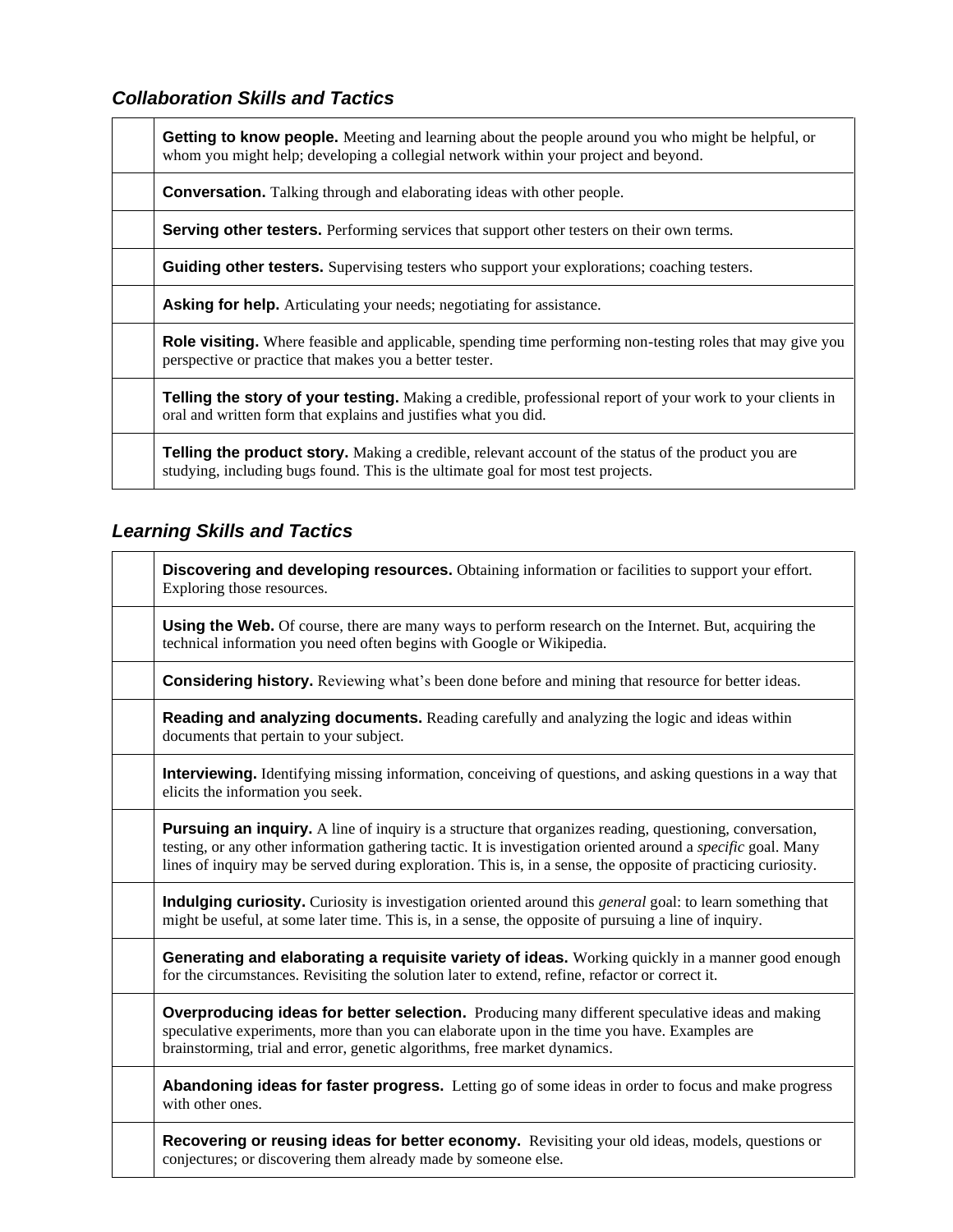### *Test Performance Skills and Tactics*

| <b>Encountering the product.</b> Making and managing contact with the subject of your study; for technology,<br>configuring and operating it so that it demonstrates what it can do.                                                                                                                                 |
|----------------------------------------------------------------------------------------------------------------------------------------------------------------------------------------------------------------------------------------------------------------------------------------------------------------------|
| <b>Sensemaking.</b> Determining the meaning and significance of what you encounter; considering multiple,<br>incompatible explanations that account for the same facts; inference to the best explanation.                                                                                                           |
| <b>Modeling and factoring.</b> Modeling means composing, decomposing, describing, and working with mental<br>representations of the things you are exploring; factoring means identifying relevant dimensions, variables,<br>and dynamics that should be tested. There are lots of formal modeling methods, as well. |
| Analyzing product risk. Using experiential data, conversation, and heuristics, identify suspected product<br>risks that deserve to be investigated with testing.                                                                                                                                                     |
| <b>Experiment design.</b> As you develop ideas about what's going on, creating and performing tests designed<br>to disconfirm those beliefs, rather than repeating the tests that merely confirm them.                                                                                                               |
| Literate observation. Making relevant observations guided by your various mental models; gathering<br>different kinds of empirical data, or data about different aspects of the object; establishing procedures for<br>rigorous observations; noticing strange things; noticing what you are not seeing.             |
| <b>Detecting potential problems.</b> Designing and applying oracles to detect behaviors and attributes that<br>may be trouble.                                                                                                                                                                                       |
| <b>Assessing validity.</b> Analyzing, monitoring, and correcting for factors that may distort or invalidate the<br>tests.                                                                                                                                                                                            |
| <b>Notetaking.</b> Recording observations, ideas, and progress as you test; recording useful information without<br>unduly disturbing the test process itself.                                                                                                                                                       |
| Data wrangling. Synthesizing, modifying, moving, and reformatting test data.                                                                                                                                                                                                                                         |
| Bug reporting and advocacy. Explaining problems in a compelling and respectful way.                                                                                                                                                                                                                                  |
| <b>Applying tools.</b> Enabling new kinds of work or improving existing work by developing and deploying<br>tools.                                                                                                                                                                                                   |
| Testability advocacy. Analyzing and negotiating for the conditions that make testing easier and more<br>effective.                                                                                                                                                                                                   |
| <b>Protocol design.</b> Creating and following procedures and practices that increase the reliability of the test<br>process.                                                                                                                                                                                        |
| Lab management. Creating and maintaining the systems, tools, databases, and spaces that you need to test<br>well.                                                                                                                                                                                                    |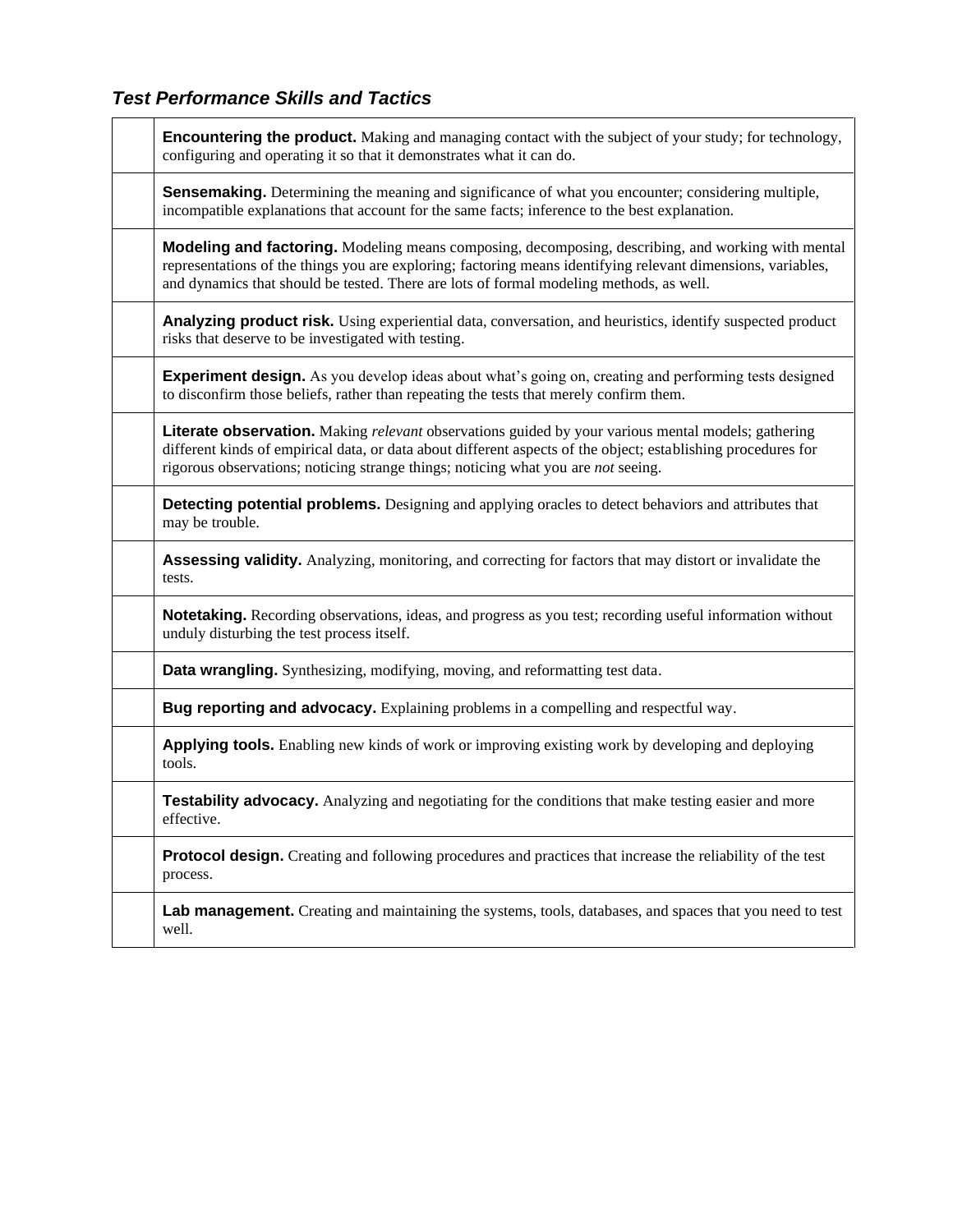# **Knowledge that Helps**

In addition to the skills and tactics of testing, there's lots of things we might need to know.

| Product Knowledge. What does your product do and how does it work?                                                                                                                                                      |
|-------------------------------------------------------------------------------------------------------------------------------------------------------------------------------------------------------------------------|
| Technology Knowledge. What technology is your product built from? What other technologies can help<br>you test it?                                                                                                      |
| Project Knowledge. What's going on in your project? What's the schedule? Who is working on it?                                                                                                                          |
| <b>Domain Knowledge.</b> Who are the users? How do they think? What sort of process does your product<br>support?                                                                                                       |
| General systems knowledge. This refers to the whole field of general systems theory and systems<br>thinking. In short, it consists of the heuristics and know-how about how dynamic systems behave.                     |
| Tool Knowledge. Physical or software-based tools that can help testing. This does not only mean tools that<br>are called "test tools" but rather ANY tool that may help ANY aspect of the test process.                 |
| Test Technique Knowledge. There are many kinds of testing; many specific testing heuristics you might<br>use.                                                                                                           |
| <b>Resource Knowledge.</b> In addition to things that you think of as tools, you need to be aware of any<br>resource (i.e. facility, material, or service) that is available to help you get the job done.              |
| <b>People Knowledge.</b> Who can help you? What skills do they have that you need? How do you approach<br>them? How specifically might they contribute to the test project?                                             |
| Role Knowledge. What do the other people do who make the project work? How does their work impact<br>yours? How might knowing more about their roles help you do your job better? How do you serve them as a<br>tester? |
| History Knowledge. What is the history of this project? This product line? The market? This company?<br>What trouble has happened in the past that we don't want repeated?                                              |
| <b>Business and Market Knowledge.</b> Who are your competitors? What are those competing products? Are<br>there similar or complementary products as well? How does quality affect your bottom line?                    |

## **Helpful Skills Some Testers Have**

In addition to the defining skills of testing, there are other skills and knowledge areas that testers may have.

| <b>Coding Skill.</b> In some companies, coding skills are a requirement. In general, the ability to build your own<br>tools brings great power to testing. However, people with coding skills may also think too much like coders<br>and lose empathy for users.                                    |
|-----------------------------------------------------------------------------------------------------------------------------------------------------------------------------------------------------------------------------------------------------------------------------------------------------|
| <b>Design Skill.</b> Product design, and especially user interface design, can help sharpen your bug reports and<br>improve your bug detection ability.                                                                                                                                             |
| <b>Social Science Skills.</b> The social sciences are about studying extremely complex, socially situated<br>phenomena. The analytical methods and standards of social science helps testers better understand the limits<br>of software testing and to better study and improve testing processes. |
| <b>Specification Writing Skills.</b> Sometimes it helps for testers to help write specifications, or to suggest<br>rewrites. Writing a spec is one great way of preparing to design tests for that product.                                                                                         |
| <b>Mathematics and Logic Skills.</b> Statistics, combinatorics, and formal logic are often useful to design deep<br>tests and characterize test coverage.                                                                                                                                           |
| <b>Cognitive Science Skills.</b> If you understand the patterns and limitations of human perception, you can<br>better appreciate how to avoid common pitfalls of self-deception, and to design test procedures that are more<br>reliable.                                                          |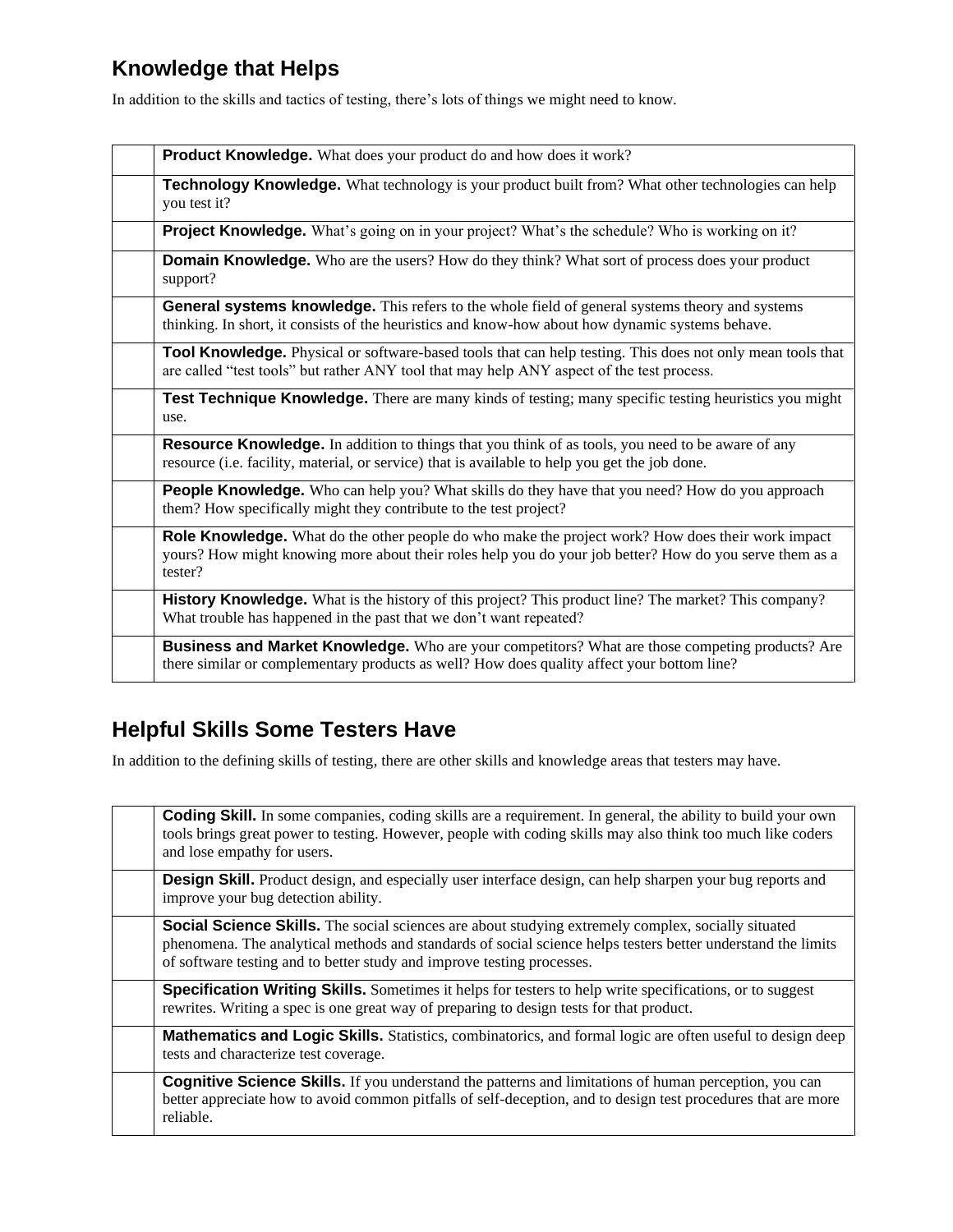# **Exploratory Polarities**

To develop ideas or search a complex space quickly yet thoroughly, not only must you look at the world from many points of view and perform many kinds of activities (which may be polar opposites), but your mind may get sharper from the very act of switching from one kind of activity to another. Here is a partial list of polarities:

| Warming up vs. cruising vs. cooling down                       |
|----------------------------------------------------------------|
| Doing vs. describing                                           |
| Doing vs. thinking                                             |
| Deliberate vs. spontaneous                                     |
| Data gathering vs. data analysis                               |
| Working with the product vs. reading about the product         |
| Working with the product vs. working with the developer        |
| Training (or learning) vs. performing                          |
| Product focus vs. project focus                                |
| Solo work vs. team effort                                      |
| Your ideas vs. other peoples' ideas                            |
| Lab conditions vs. field conditions                            |
| <b>Current version vs. old versions</b>                        |
| <b>Feature vs. feature</b>                                     |
| Requirement vs. requirement                                    |
| <b>Coverage vs. oracles</b>                                    |
| <b>Testing vs. touring</b>                                     |
| Individual tests vs. general lab procedures and infrastructure |
| <b>Testing vs. resting</b>                                     |
| Playful vs. serious                                            |